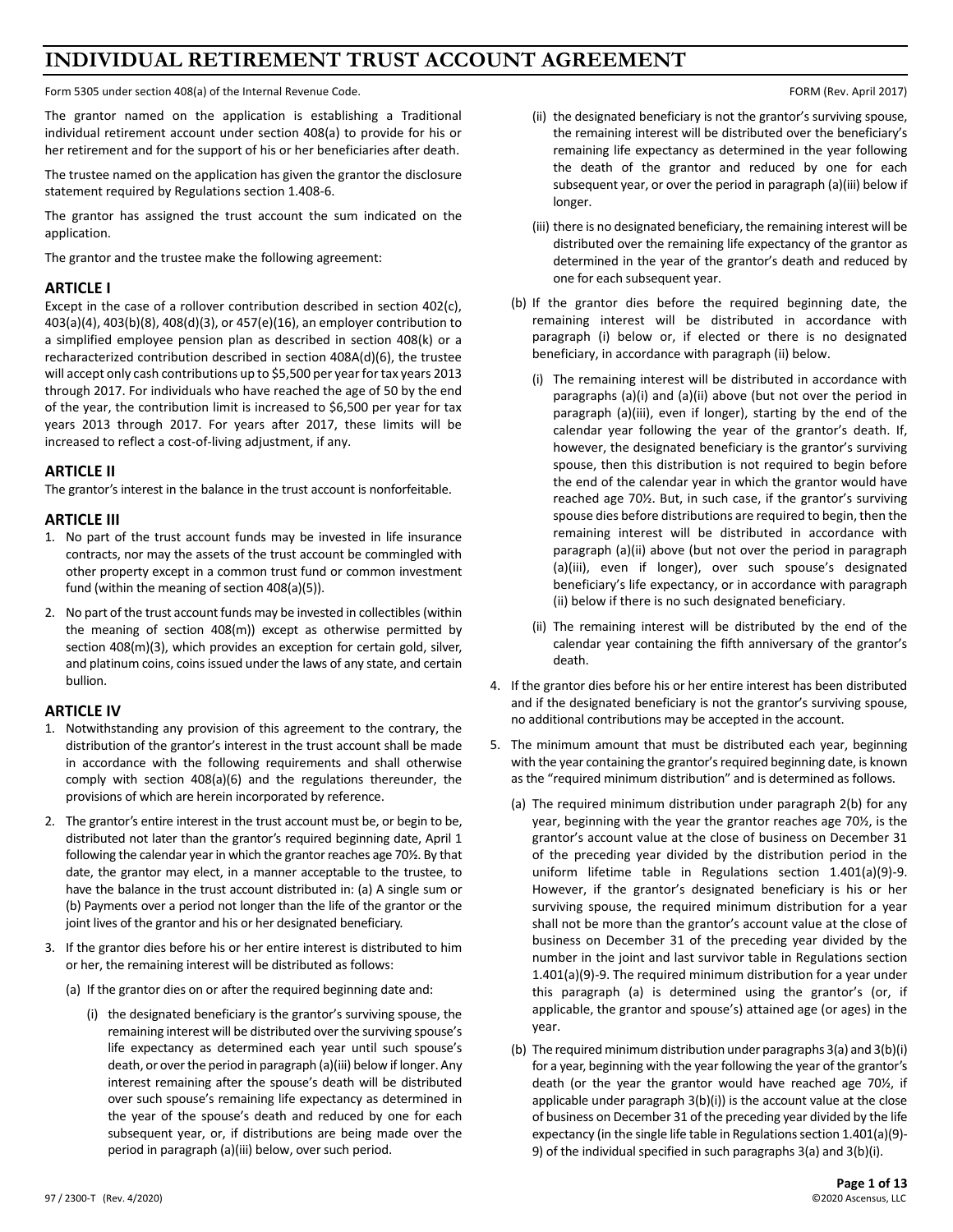- (c) The required minimum distribution for the year the grantor reaches age 70½ can be made as late as April 1 of the following year. The required minimum distribution for any other year must be made by the end of such year.
- 6. The owner of two or more Traditional IRAs may satisfy the minimum distribution requirements described above by taking from one Traditional IRA the amount required to satisfy the requirement for another in accordance with the regulations under section 408(a)(6).

### **ARTICLE V**

- 1. The grantor agrees to provide the trustee with all information necessary to prepare any reports required by section 408(i) and Regulations sections 1.408-5 and 1.408-6.
- 2. The trustee agrees to submit to the Internal Revenue Service (IRS) and grantor the reports prescribed by the IRS.

# **ARTICLE VI**

Notwithstanding any other articles which may be added or incorporated, the provisions of Articles I through III and this sentence will be controlling. Any additional articles inconsistent with section 408(a) and the related regulations will be invalid.

### **ARTICLE VII**

This agreement will be amended as necessary to comply with the provisions of the Code and the related regulations. Other amendments may be made with the consent of the persons whose signatures appear on the application.

### **ARTICLE VIII**

- 8.01 **Definitions –** In this part of this agreement (Article VIII), the words "you" and "your" mean the grantor. The words "we," "us," and "our" mean the trustee. The word "Code" means the Internal Revenue Code, and "regulations" means the Treasury regulations.
- 8.02 **Notices and Change of Address –** Any required notice regarding this IRA will be considered effective when we send it to the intended recipient at the last address that we have in our records. Any notice to be given to us will be considered effective when we actually receive it. You, or the intended recipient, must notify us of any change of address.
- 8.03 **Representations and Responsibilities –** You represent and warrant to us that any information you have given or will give us with respect to this agreement is complete and accurate. Further, you agree that any directions you give us or action you take will be proper under this agreement, and that we are entitled to rely upon any such information or directions. If we fail to receive directions from you regarding any transaction, if we receive ambiguous directions regarding any transaction, or if we, in good faith, believe that any transaction requested is in dispute, we reserve the right to take no action until further clarification acceptable to us is received from you or the appropriate government or judicial authority. We will not be responsible for losses of any kind that may result from your directions to us or your actions or failures to act, and you agree to reimburse us for any loss we may incur as a result of such directions, actions, or failures to act. We will not be responsible for any penalties, taxes, judgments, or expenses you incur in connection with your IRA. We have no duty to determine whether your contributions or distributions comply with the Code, regulations, rulings, or this agreement.

We may permit you to appoint, through written notice acceptable to us, an authorized agent to act on your behalf with respect to this agreement (e.g., attorney-in-fact, executor, administrator, investment manager), but we have no duty to determine the validity of such appointment or any instrument appointing such authorized agent. We will not be responsible for losses of any kind that may result from directions, actions, or failures to act by your authorized

agent, and you agree to reimburse us for any loss we may incur as a result of such directions, actions, or failures to act by your authorized agent.

You will have 60 days after you receive any documents, statements, or other information from us to notify us in writing of any errors or inaccuracies reflected in these documents, statements, or other information. If you do not notify us within 60 days, the documents, statements, or other information will be deemed correct and accurate, and we will have no further liability or obligation for such documents, statements, other information, or the transactions described therein.

By performing services under this agreement we are acting as your agent. Unless section 8.06(b) of this agreement applies, you acknowledge and agree that nothing in this agreement will be construed as conferring fiduciary status upon us. We will not be required to perform any additional services unless specifically agreed to under the terms and conditions of this agreement, or as required under the Code and the regulations promulgated thereunder with respect to IRAs. You agree to indemnify and hold us harmless for any and all claims, actions, proceedings, damages, judgments, liabilities, costs, and expenses, including attorney's fees arising from or in connection with this agreement.

To the extent written instructions or notices are required under this agreement, we may accept or provide such information in any other form permitted by the Code or applicable regulations including, but not limited to, electronic communication.

- 8.04 **Disclosure of Account Information –** We may use agents and/or subcontractors to assist in administering your IRA. We may release nonpublic personal information regarding your IRA to such providers as necessary to provide the products and services made available under this agreement, and to evaluate our business operations and analyze potential product, service, or process improvements.
- 8.05 **Service Fees –** We have the right to charge an annual service fee or other designated fees (e.g., a transfer, rollover, or termination fee) for maintaining your IRA. In addition, we have the right to be reimbursed for all reasonable expenses, including legal expenses, we incur in connection with the administration of your IRA. We may charge you separately for any fees or expenses, or we may deduct the amount of the fees or expenses from the assets in your IRA at our discretion. We reserve the right to charge any additional fee after giving you 30 days' notice. Fees such as subtransfer agent fees or commissions may be paid to us by third parties for assistance in performing certain transactions with respect to this IRA.

Any brokerage commissions attributable to the assets in your IRA will be charged to your IRA. You cannot reimburse your IRA for those commissions.

#### 8.06 **Investment of Amounts in the IRA –**

a. **Grantor Management of Investment.** Unless the IRA or a portion of the IRA is a managed IRA, you have exclusive responsibility for and control over the investment of the assets of your IRA. All transactions will be subject to any and all restrictions or limitations, direct or indirect, that are imposed by our charter, articles of incorporation, or bylaws; any and all applicable federal and state laws and regulations; the rules, regulations, customs, and usages of any exchange, market, or clearing house where the transaction is executed; our policies and practices; and this agreement. After your death, your beneficiaries will have the right to direct the investment of your IRA assets, subject to the same conditions that applied to you during your lifetime under this agreement (including, without limitation, section 8.03 of this article). We will have no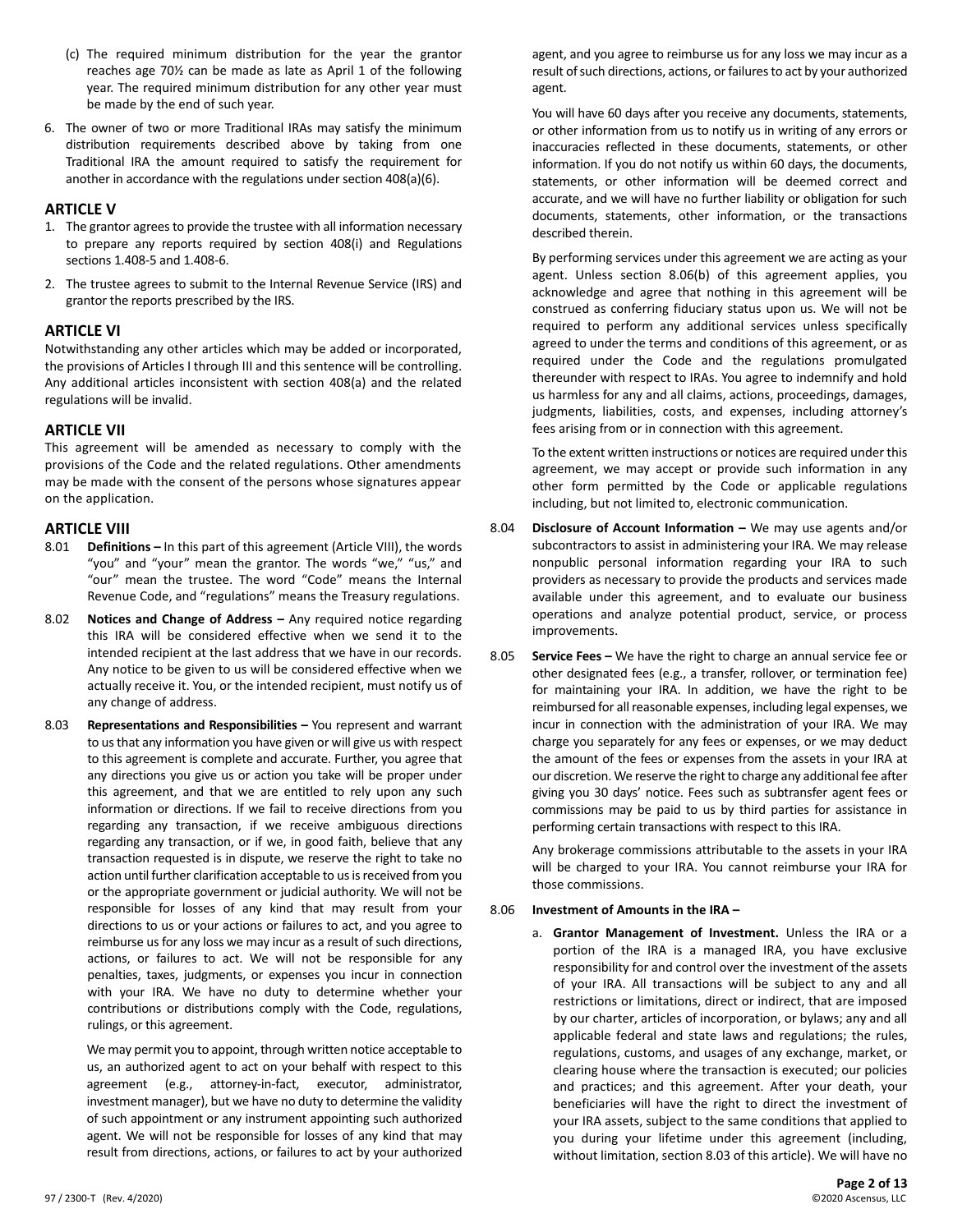discretion to direct any investment in your IRA. We assume no responsibility for rendering investment advice with respect to your IRA, nor will we offer any opinion or judgment to you on matters concerning the value or suitability of any investment or proposed investment for your IRA. In the absence of instructions from you, or if your instructions are not in a form acceptable to us, we will have the right to hold any uninvested amounts in cash, and we will have no responsibility to invest uninvested cash unless and until directed by you. We will not exercise the voting rights and other shareholder rights with respect to investments in your IRA unless you provide timely written directions acceptable to us.

You will select the investment for your IRA assets from those investments that we are authorized by our charter, articles of incorporation, or bylaws to offer and do in fact offer for IRAs (e.g., term share accounts, passbook accounts, certificates of deposit, money market accounts). We may, in our sole discretion, make available to you, additional investment offerings, that will be limited to publicly-traded securities, mutual funds, money market instruments, and other investments that are obtainable by us and that we are capable of holding in the ordinary course of our business.

b. **Trustee Management of Investment.** If any portion of this IRA is a managed IRA, as indicated on the application or any other supporting documentation, we will manage the investment of the applicable IRA assets. Accordingly, we can manage, sell, contract to sell, grant, or exercise options to purchase, convey, exchange, transfer, abandon, improve, repair, insure, lease for any term, and otherwise deal with all property, real or personal, in your IRA in such manner, for such prices and on such terms and conditions as we will decide.

We will have the power to do any of the following as we deem necessary or advisable.

- 1. To invest your IRA assets in a single trust fund, and to collect the income without distinction between principal and income
- 2. To invest your IRA assets in a common trust fund or common investment fund within the meaning of Code section 408(a)(5)
- 3. To invest your IRA assets into savings instruments that we offer
- 4. To invest your IRA assets in any other type of investment permitted by law, including, but not limited to, common or preferred stock, open- or closed-end mutual funds, bonds, notes, debentures, options, U.S. Treasury bills, commercial paper, or real estate
- 5. To hold any securities or other property under this agreement in our own name, in the name of a nominee, or in bearer form
- 6. To make, execute, acknowledge, and deliver any and all documents of transfer and conveyance (including documents for the transfer and conveyance of real estate), and any and all instruments that may be necessary or appropriate to carry out our powers
- 7. To employ suitable agents, attorneys, or other persons
- 8. To enter into lawsuits or settle any claims concerning the assets in your IRA, and to be reimbursed for any expenses or damages from you or your IRA assets
- 9. To exercise the voting rights and other shareholder rights with respect to securities in your IRA, provided, however, that we reserve the right to enter into a separate

agreement with you governing the exercise of voting and other shareholder rights

10. To perform any and all acts that we deem necessary or appropriate for the proper administration of your IRA

All of the foregoing notwithstanding, our powers will be subject to any and all restrictions or limitations, direct or indirect, that are imposed by our charter, articles of incorporation, or bylaws; any and all applicable federal and state laws and regulations; the rules, regulations, customs, and usages of any exchange, market, or clearing house where the transaction is executed; our policies and practices; and this agreement.

8.07 **Beneficiaries –** If you die before you receive all of the amounts in your IRA, payments from your IRA will be made to your beneficiaries. We have no obligation to pay to your beneficiaries until such time we are notified of your death by receiving a valid death certificate.

You may designate one or more persons or entities as beneficiary of your IRA. This designation can only be made on a form provided by or acceptable to us, and it will only be effective when it is filed with us during your lifetime. Each beneficiary designation you file with us will cancel all previous designations. The consent of your beneficiaries will not be required for you to revoke a beneficiary designation. If you have designated both primary and contingent beneficiaries and no primary beneficiary survives you, the contingent beneficiaries will acquire the designated share of your IRA. If you do not designate a beneficiary or if all of your primary and contingent beneficiaries predecease you, your estate will be the beneficiary.

A spouse beneficiary will have all rights as granted under the Code or applicable regulations to treat your IRA as his or her own.

We may allow, if permitted by state law, an original IRA beneficiary (the beneficiary who is entitled to receive distributions from an inherited IRA at the time of your death) to name successor beneficiaries for the inherited IRA. This designation can only be made on a form provided by or acceptable to us, and it will only be effective when it is filed with us during the original IRA beneficiary's lifetime. Each beneficiary designation form that the original IRA beneficiary files with us will cancel all previous designations. The consent of a successor beneficiary will not be required for the original IRA beneficiary to revoke a successor beneficiary designation. If the original IRA beneficiary does not designate a successor beneficiary, his or her estate will be the successor beneficiary. In no event will the successor beneficiary be able to extend the distribution period beyond that required for the original IRA beneficiary.

If we so choose, for any reason (e.g., due to limitations of our charter or bylaws), we may require that a beneficiary of a deceased IRA owner take total distribution of all IRA assets by December 31 of the year following the year of death.

8.08 **Required Minimum Distributions –** Your required minimum distribution is calculated using the uniform lifetime table in Regulations section 1.401(a)(9)-9. However, if your spouse is your sole designated beneficiary and is more than 10 years younger than you, your required minimum distribution is calculated each year using the joint and last survivor table in Regulations section 1.401(a)(9)-9.

If you fail to request your required minimum distribution by your required beginning date, we can, at our complete and sole discretion, do any one of the following.

Make no distribution until you give us a proper withdrawal request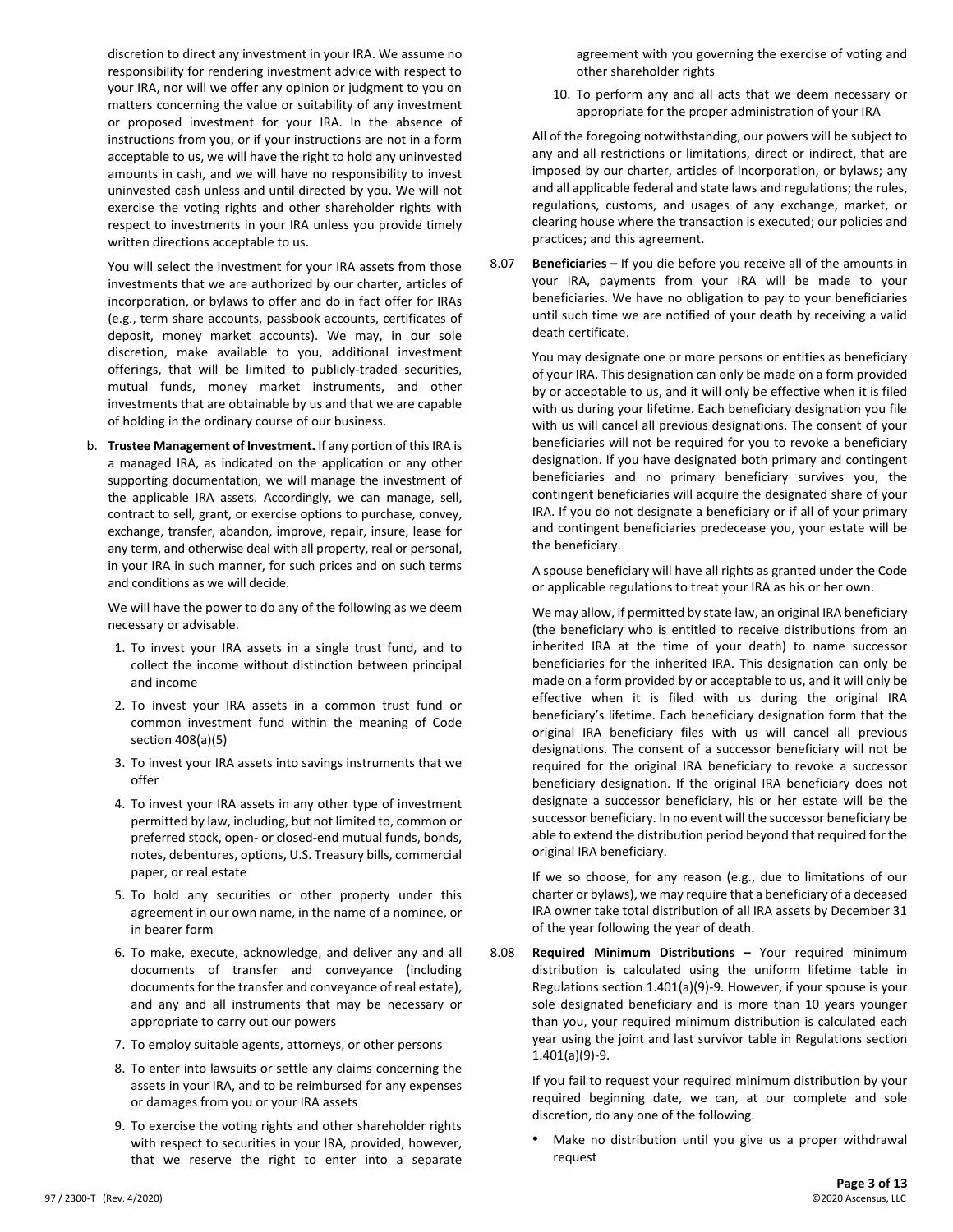- Distribute your entire IRA to you in a single sum payment
- Determine your required minimum distribution from your IRA each year based on your life expectancy, calculated using the uniform lifetime table in Regulations section 1.401(a)(9)-9, and pay those distributions to you until you direct otherwise

We will not be liable for any penalties or taxes related to your failure to take a required minimum distribution.

8.09 **Termination of Agreement, Resignation, or Removal of Trustee –** Either party may terminate this agreement at any time by giving written notice to the other. We can resign as trustee at any time effective 30 days after we send written notice of our resignation to you. Upon receipt of that notice, you must make arrangements to transfer your IRA to another financial organization. If you do not complete a transfer of your IRA within 30 days from the date we send the notice to you, we have the right to transfer your IRA assets to a successor IRA trustee or custodian that we choose in our sole discretion, or we may pay your IRA to you in a single sum. We will not be liable for any actions or failures to act on the part of any successor trustee or custodian, nor for any tax consequences you may incur that result from the transfer or distribution of your assets pursuant to this section.

If this agreement is terminated, we may charge to your IRA a reasonable amount of money that we believe is necessary to cover any associated costs, including but not limited to one or more of the following.

- Any fees, expenses, or taxes chargeable against your IRA
- Any penalties or surrender charges associated with the early withdrawal of any savings instrument or other investment in your IRA

If we are a nonbank trustee required to comply with Regulations section 1.408-2(e) and we fail to do so or we are not keeping the records, making the returns, or sending the statements as are required by forms or regulations, the IRS may require us to substitute another trustee or custodian.

We may establish a policy requiring distribution of the entire balance of your IRA to you in cash or property if the balance of your IRA drops below the minimum balance required under the applicable investment or policy established.

- 8.10 **Successor Trustee –** If our organization changes its name, reorganizes, merges with another organization (or comes under the control of any federal or state agency), or if our entire organization (or any portion that includes your IRA) is bought by another organization, that organization (or agency) will automatically become the trustee or custodian of your IRA, but only if it is the type of organization authorized to serve as an IRA trustee or custodian.
- 8.11 **Amendments –** We have the right to amend this agreement at any time. Any amendment we make to comply with the Code and related regulations does not require your consent. You will be deemed to have consented to any other amendment unless, within 30 days from the date we send the amendment, you notify us in writing that you do not consent.
- 8.12 **Withdrawals or Transfers –** All requests for withdrawal or transfer will be in writing on a form provided by or acceptable to us. The method of distribution must be specified in writing or in any other method acceptable to us. The tax identification number of the recipient must be provided to us before we are obligated to make a distribution. Withdrawals will be subject to all applicable tax and other laws and regulations, including but not limited to possible early distribution penalty taxes, surrender charges, and withholding requirements.
- 8.13 **Transfers From Other Plans –** We can receive amounts transferred to this IRA from the trustee or custodian of another IRA. In addition, we can accept rollovers of eligible rollover distributions from employer-sponsored retirement plans as permitted by the Code. We reserve the right not to accept any transfer or direct rollover.
- 8.14 **Liquidation of Assets –** We have the right to liquidate assets in your IRA if necessary to make distributions or to pay fees, expenses, taxes, penalties, or surrender charges properly chargeable against your IRA. If you fail to direct us as to which assets to liquidate, we will decide, in our complete and sole discretion, and you agree to not hold us liable for any adverse consequences that result from our decision.
- 8.15 **Restrictions on the Fund –** Neither you nor any beneficiary may sell, transfer, or pledge any interest in your IRA in any manner whatsoever, except as provided by law or this agreement.

The assets in your IRA will not be responsible for the debts, contracts, or torts of any person entitled to distributions under this agreement.

8.16 **What Law Applies –** This agreement is subject to all applicable federal and state laws and regulations. If it is necessary to apply any state law to interpret and administer this agreement, the law of our domicile will govern.

If any part of this agreement is held to be illegal or invalid, the remaining parts will not be affected. Neither your nor our failure to enforce at any time or for any period of time any of the provisions of this agreement will be construed as a waiver of such provisions, or your right or our right thereafter to enforce each and every such provision.

# **GENERAL INSTRUCTIONS**

*Section references are to the Internal Revenue Code unless otherwise noted.*

#### **PURPOSE OF FORM**

Form 5305 is a model trust account agreement that meets the requirements of section 408(a). However, only Articles I through VII have been reviewed by the IRS. A Traditional individual retirement account (Traditional IRA) is established after the form is fully executed by both the individual (grantor) and the trustee. To make a regular contribution to a Traditional IRA for a year, the IRA must be established no later than the due date (excluding extensions) of the individual's income tax return for the tax year. This account must be created in the United States for the exclusive benefit of the grantor and his or her beneficiaries.

**Do not** file Form 5305 with the IRS. Instead, keep it with your records.

For more information on IRAs, including the required disclosures the trustee must give the grantor, see Pub. 590-A, *Contributions to Individual Retirement Arrangements (IRAs)*, and Pub. 590-B, *Distributions from Individual Retirement Arrangements (IRAs)*.

# **DEFINITIONS**

**Trustee –** The trustee must be a bank or savings and loan association, as defined in section 408(n), or any person who has the approval of the IRS to act as trustee.

**Grantor –** The grantor is the person who establishes the trust account.

# **TRADITIONAL IRA FOR NONWORKING SPOUSE**

Form 5305 may be used to establish the IRA trust for a nonworking spouse.

Contributions to an IRA trust account for a nonworking spouse must be made to a separate IRA trust account established by the nonworking spouse.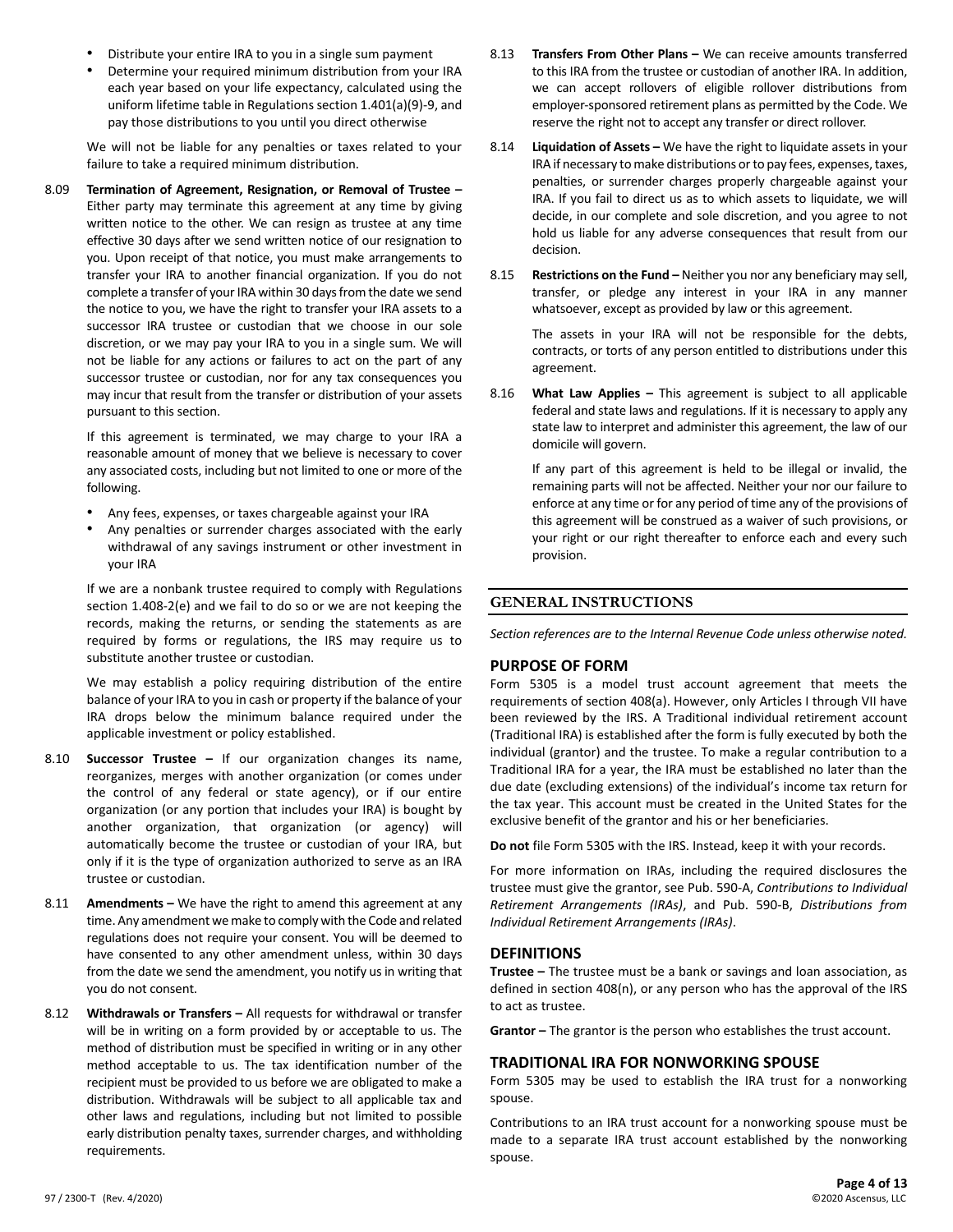#### **SPECIFIC INSTRUCTIONS**

**Article IV –** Distributions made under this article may be made in a single sum, periodic payment, or a combination of both. The distribution option should be reviewed in the year the grantor reaches age 70½ to ensure that the requirements of section 408(a)(6) have been met.

**Article VIII –** Article VIII and any that follow it may incorporate additional provisions that are agreed to by the grantor and trustee to complete the agreement. They may include, for example, definitions, investment

# **DISCLOSURE STATEMENT**

#### **RIGHT TO REVOKE YOUR IRA**

You have the right to revoke your IRA within seven days of the receipt of the disclosure statement. If revoked, you are entitled to a full return of the contribution you made to your IRA. The amount returned to you would not include an adjustment for such items as sales commissions, administrative expenses, or fluctuation in market value. You may make this revocation only by mailing or delivering a written notice to the trustee at the address listed on the application.

If you send your notice by first class mail, your revocation will be deemed mailed as of the postmark date.

If you have any questions about the procedure for revoking your IRA, please call the trustee at the telephone number listed on the application.

#### **REQUIREMENTS OF AN IRA**

- A. **Cash Contributions –** Your contribution must be in cash, unless it is a rollover contribution.
- B. **Maximum Contribution –** The total amount you may contribute to an IRA for any taxable year cannot exceed the lesser of 100 percent of your compensation or \$6,000 for 2019 and 2020, with possible costof-living adjustments each year thereafter. If you also maintain a Roth IRA (i.e., an IRA subject to the limits of Internal Revenue Code Section (IRC Sec.) 408A), the maximum contribution to your Traditional IRAs is reduced by any contributions you make to your Roth IRAs. Your total annual contribution to all Traditional IRAs and Roth IRAs cannot exceed the lesser of the dollar amounts described above or 100 percent of your compensation.
- C. **Contribution Eligibility –** For tax years beginning before 2020, you are eligible to make a regular contribution to your IRA if you have compensation and have not attained age 70½ by the end of the taxable year for which the contribution is made. For 2020 and later tax years, you may make a regular contribution to your IRA at any age if you have compensation.
- D. **Catch-Up Contributions –** If you are age 50 or older by the close of the taxable year, you may make an additional contribution to your IRA. The maximum additional contribution is \$1,000 per year.
- E. **Nonforfeitability –** Your interest in your IRA is nonforfeitable.
- F. **Eligible Trustees –** The trustee of your IRA must be a bank, savings and loan association, credit union, or a person or entity approved by the Secretary of the Treasury.
- G. **Commingling Assets –** The assets of your IRA cannot be commingled with other property except in a common trust fund or common investment fund.
- H. **Life Insurance –** No portion of your IRA may be invested in life insurance contracts.
- I. **Collectibles –** You may not invest the assets of your IRA in collectibles (within the meaning of IRC Sec. 408(m)). A collectible is defined as any work of art, rug or antique, metal or gem, stamp or coin, alcoholic beverage, or other tangible personal property specified by the Internal

powers, voting rights, exculpatory provisions, amendment and termination, removal of the trustee, trustee's fees, state law requirements, beginning date of distributions, accepting only cash, treatment of excess contributions, prohibited transactions with the grantor, etc. Attach additional pages if necessary.

Revenue Service (IRS). However, specially minted United States gold and silver coins, and certain state-issued coins are permissible investments. Platinum coins and certain gold, silver, platinum, or palladium bullion (as described in IRC Sec. 408(m)(3)) are also permitted as IRA investments.

- J. **Required Minimum Distributions –** You are required to take minimum distributions from your IRA at certain times in accordance with Treasury Regulation 1.408-8. Below is a summary of the IRA distribution rules.
	- 1. If you were born before July 1, 1949, you are required to take a minimum distribution from your IRA for the year in which you reach age 70½ and for each year thereafter. You must take your first distribution by your required beginning date, which is April 1 of the year following the year you attain age 70½. If you were born on or after July 1, 1949, you are required to take a minimum distribution from your IRA for the year in which you reach age 72 and for each year thereafter. You must take your first distribution by your required beginning date, which is April 1 of the year following the year you attain age 72. The minimum distribution for any taxable year is equal to the amount obtained by dividing the account balance at the end of the prior year by the applicable divisor.
	- 2. The applicable divisor generally is determined using the Uniform Lifetime Table provided by the IRS. If your spouse is your sole designated beneficiary for the entire calendar year, and is more than 10 years younger than you, the required minimum distribution is determined each year using the actual joint life expectancy of you and your spouse obtained from the Joint Life Expectancy Table provided by the IRS, rather than the life expectancy divisor from the Uniform Lifetime Table.

We reserve the right to do any one of the following by your required beginning date.

- (a) Make no distribution until you give us a proper withdrawal request
- (b) Distribute your entire IRA to you in a single sum payment
- (c) Determine your required minimum distribution each year based on your life expectancy calculated using the Uniform Lifetime Table, and pay those distributions to you until you direct otherwise

If you fail to remove a required minimum distribution, an additional penalty tax of 50 percent is imposed on the amount of the required minimum distribution that should have been taken but was not. You must file IRS Form 5329 along with your income tax return to report and remit any additional taxes to the IRS.

- K. **Beneficiary Distributions –** Upon your death, your beneficiaries are required to take distributions according to IRC Sec. 401(a)(9) and Treasury Regulation 1.408-8. These requirements are described below.
	- 1. **Death of IRA Owner Before January 1, 2020 –** Your designated beneficiary is determined based on the beneficiaries designated as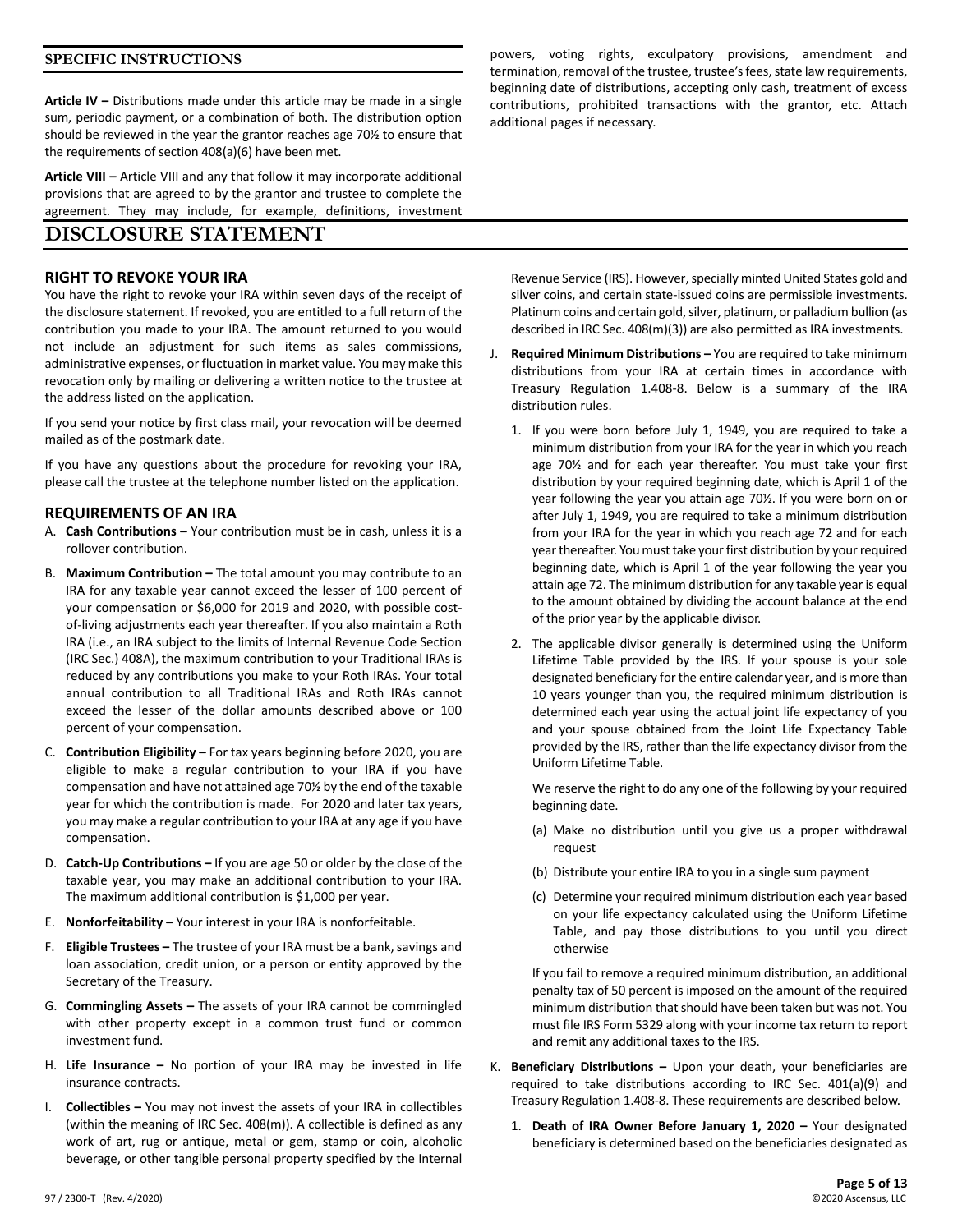of the date of your death, who remain your beneficiaries as of September 30 of the year following the year of your death.

If you die on or after your required beginning date, distributions must be made to your beneficiaries over the longer of the single life expectancy of your designated beneficiaries, or your remaining life expectancy. If a beneficiary other than a person or qualified trust as defined in the Treasury Regulations is named, you will be treated as having no designated beneficiary of your IRA for purposes of determining the distribution period. If there is no designated beneficiary of your IRA, distributions will commence using your single life expectancy, reduced by one in each subsequent year.

If you die before your required beginning date, the entire amount remaining in your account will, at the election of your designated beneficiaries, either

- (a) be distributed by December 31 of the year containing the fifth anniversary of your death, or
- (b) be distributed over the remaining life expectancy of your designated beneficiaries.

If your spouse is your sole designated beneficiary, he or she must elect either option (a) or (b) by the earlier of December 31 of the year containing the fifth anniversary of your death, or December 31 of the year life expectancy payments would be required to begin. Your designated beneficiaries, other than a spouse who is the sole designated beneficiary, must elect either option (a) or (b) by December 31 of the year following the year of your death. If no election is made, distribution will be calculated in accordance with option (b). In the case of distributions under option (b), distributions must commence by December 31 of the year following the year of your death. Generally, if your spouse is the designated beneficiary, distributions need not commence until December 31 of the year you would have attained age 72 (age 70½ if you would have attained age 70½ before 2020), if later. If a beneficiary other than a person or qualified trust as defined in the Treasury Regulations is named, you will be treated as having no designated beneficiary of your IRA for purposes of determining the distribution period. If there is no designated beneficiary of your IRA, the entire IRA must be distributed by December 31 of the year containing the fifth anniversary of your death.

2. **Death of IRA Owner On or After January 1, 2020 –** The entire amount remaining in your account will generally be distributed by December 31 of the year containing the tenth anniversary of your death unless you have an eligible designated beneficiary or you have no designated beneficiary for purposes of determining a distribution period. This requirement applies to beneficiaries regardless of whether you die before, on, or after your required beginning date.

If your beneficiary is an eligible designated beneficiary, the entire amount remaining in your account may be distributed (in accordance with the Treasury Regulations) over the remaining life expectancy of your eligible designated beneficiary (or over a period not extending beyond the life expectancy of such beneficiary).

An eligible designated beneficiary is any designated beneficiary who is

- your surviving spouse,
- your child who has not reached the age of majority,
- disabled (A physician must determine that your impairment can be expected to result in death or to be of long, continued, and indefinite duration.),
- an individual who is not more than 10 years younger than you, or

• chronically ill (A chronically ill individual is someone who (1) is unable to perform (without substantial assistance from another individual) at least two activities of daily living for an indefinite period due to a loss of functional capacity, (2) has a level of disability similar to the level of disability described above requiring assistance with daily living based on loss of functional capacity, or (3) requires substantial supervision to protect the individual from threats to health and safety due to severe cognitive impairment.)

Note that certain trust beneficiaries (e.g., certain trusts for disabled and chronically ill individuals) may take distribution of the entire amount remaining in your account over the remaining life expectancy of the trust beneficiary.

Generally, life expectancy distributions to an eligible designated beneficiary must commence by December 31 of the year following the year of your death. However, if your spouse is the eligible designated beneficiary, distributions need not commence until December 31 of the year you would have attained age 72, if later. If your eligible designated beneficiary is your minor child, life expectancy payments must begin by December 31 of the year following the year of your death and continue until the child reaches the age of majority. Once the age of majority is reached, the beneficiary will have 10 years to deplete the account.

If a beneficiary other than a person (e.g., your estate, a charity, or a certain type of trust) is named, you will be treated as having no designated beneficiary of your IRA for purposes of determining the distribution period. If you die before your required beginning date and there is no designated beneficiary of your IRA, the entire IRA must be distributed by December 31 of the year containing the fifth anniversary of your death. If you die on or after your required beginning date and there is no designated beneficiary of your IRA, distributions will commence using your single life expectancy, reduced by one in each subsequent year.

A spouse who is the sole designated beneficiary of your entire IRA will be deemed to elect to treat your IRA as his or her own by either (1) making contributions to your IRA or (2) failing to timely remove a required minimum distribution from your IRA. Regardless of whether or not the spouse is the sole designated beneficiary of your IRA, a spouse beneficiary may roll over his or her share of the assets to his or her own IRA.

If we so choose, for any reason (e.g., due to limitations of our charter or bylaws), we may require that a beneficiary of a deceased IRA owner take total distribution of all IRA assets by December 31 of the year following the year of death.

If your beneficiary fails to remove a required minimum distribution after your death, an additional penalty tax of 50 percent is imposed on the amount of the required minimum distribution that should have been taken but was not. Your beneficiary must file IRS Form 5329 along with his or her income tax return to report and remit any additional taxes to the IRS.

L. **Qualifying Longevity Annuity Contracts and RMDs –** A qualifying longevity annuity contract (QLAC) is a deferred annuity contract that, among other requirements, must guarantee lifetime income starting no later than age 85. The total premiums paid to QLACs in your IRAs must not exceed 25 percent (up to \$125,000) of the combined value of your IRAs (excluding Roth IRAs). The \$125,000 limit is subject to cost-of-living adjustments each year.

When calculating your RMD, you may reduce the prior year end account value by the value of QLACs that your IRA holds as investments.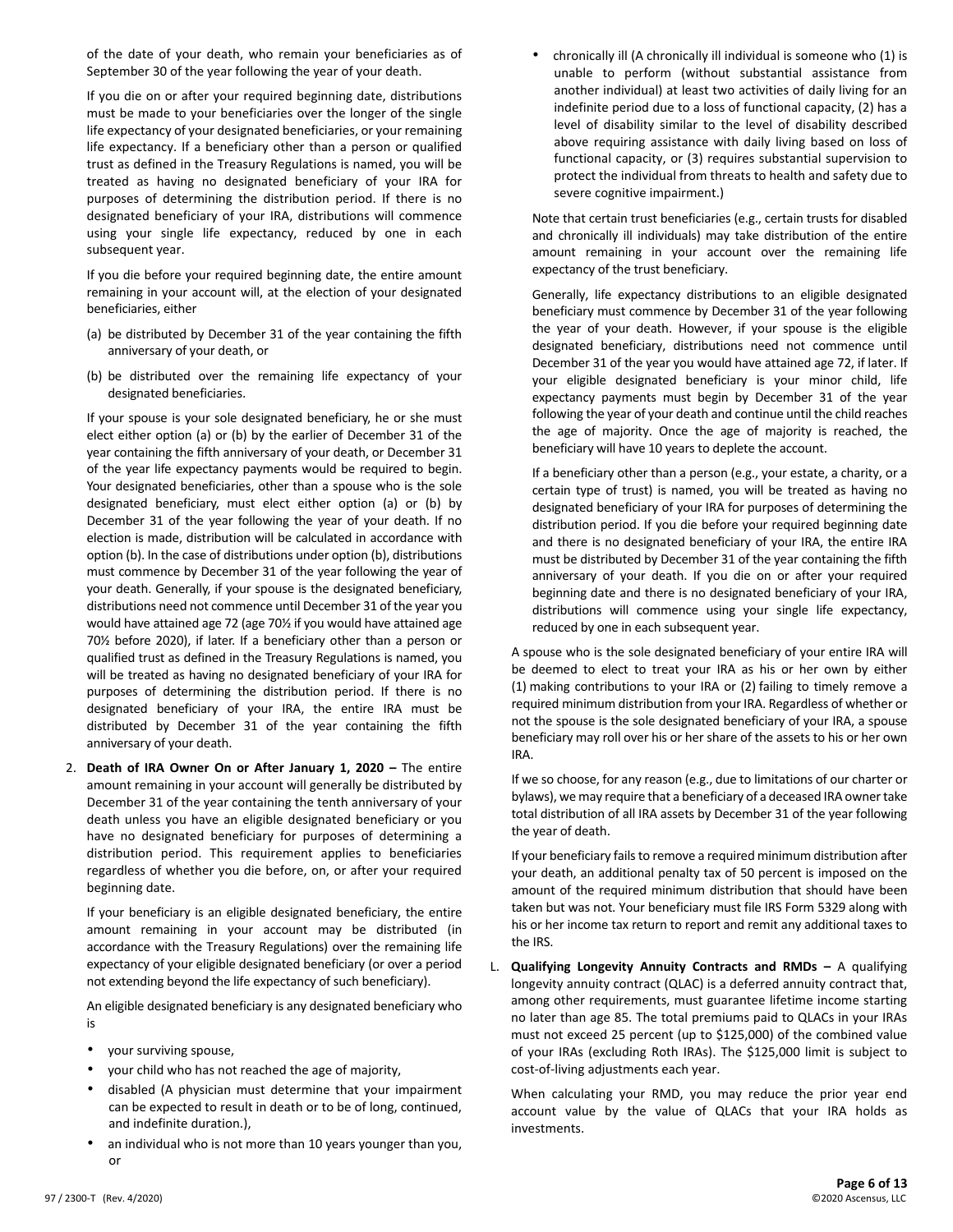For more information on QLACs, you may wish to refer to the IRS website at www.irs.gov.

M. **Waiver of 2020 RMD –** In spite of the general rules described above, if you are an IRA owner age 70½ or older, you are not required to remove an RMD for calendar year 2020. This RMD waiver also applies to IRA owners who attained age 70½ in 2019 but did not take their first RMD before January 1, 2020. In addition, no beneficiary life expectancy payments are required for calendar year 2020. If the fiveyear rule applies to an IRA with respect to any decedent, the five-year period is determined without regard to calendar year 2020. For example, if an IRA owner died in 2017, the beneficiary's five-year period ends in 2023 instead of 2022.

#### **INCOME TAX CONSEQUENCES OF ESTABLISHING AN IRA**

A. **IRA Deductibility –** If you are eligible to contribute to your IRA, the amount of the contribution for which you may take a tax deduction will depend upon whether you (or, in some cases, your spouse) are an active participant in an employer-sponsored retirement plan. If you (and your spouse, if married) are not an active participant, your entire IRA contribution will be deductible. If you are an active participant (or are married to an active participant), the deductibility of your IRA contribution will depend on your modified adjusted gross income (MAGI) and your tax filing status for the tax year for which the contribution was made. MAGI is determined on your income tax return using your adjusted gross income but disregarding any deductible IRA contribution and certain other deductions and exclusions.

**Definition of Active Participant.** Generally, you will be an active participant if you are covered by one or more of the following employer-sponsored retirement plans.

- 1. Qualified pension, profit sharing, 401(k), or stock bonus plan
- 2. Qualified annuity plan of an employer
- 3. Simplified employee pension (SEP) plan
- 4. Retirement plan established by the federal government, a state, or a political subdivision (except certain unfunded deferred compensation plans under IRC Sec. 457)
- 5. Tax-sheltered annuity for employees of certain tax-exempt organizations or public schools
- 6. Plan meeting the requirements of IRC Sec. 501(c)(18)
- 7. Savings incentive match plan for employees of small employers (SIMPLE) IRA plan or a SIMPLE 401(k) plan

If you do not know whether your employer maintains one of these plans or whether you are an active participant in a plan, check with your employer or your tax advisor. Also, the IRS Form W-2, *Wage and Tax Statement*, that you receive at the end of the year from your employer will indicate whether you are an active participant.

If you are an active participant, are single, and have MAGI within the applicable phase-out range listed below, the deductible amount of your contribution is determined as follows. (1) Begin with the appropriate phase-out range maximum for the applicable year (specified below) and subtract your MAGI; (2) divide this total by the difference between the phase-out maximum and minimum; and (3) multiply this number by the maximum allowable contribution for the applicable year, including catch-up contributions if you are age 50 or older. The resulting figure will be the maximum IRA deduction you may take. For example, if you are age 30 with MAGI of \$66,000 in 2020, your maximum deductible contribution is \$5,400 (the 2020 phase-out range maximum of \$75,000 minus your MAGI of \$66,000, divided by the difference between the maximum and minimum phase-out range limits of \$10,000, and multiplied by the contribution limit of \$6,000).

If you are an active participant, are married to an active participant and you file a joint income tax return, and have MAGI within the applicable phase-out range listed below, the deductible amount of your

contribution is determined as follows. (1) Begin with the appropriate phase-out maximum for the applicable year (specified below) and subtract your MAGI; (2) divide this total by the difference between the phase-out range maximum and minimum; and (3) multiply this number by the maximum allowable contribution for the applicable year, including catch-up contributions if you are age 50 or older. The resulting figure will be the maximum IRA deduction you may take. For example, if you are age 30 with MAGI of \$107,000 in 2020, your maximum deductible contribution is \$5,100 (the 2020 phase-out maximum of \$124,000 minus your MAGI of \$107,000, divided by the difference between the maximum and minimum phase-out limits of \$20,000, and multiplied by the contribution limit of \$6,000).

If you are an active participant, are married and you file a separate income tax return, your MAGI phase-out range is generally \$0–\$10,000. However, if you lived apart for the entire tax year, you are treated as a single filer.

| Tax Year | <b>Joint Filers</b><br>Phase-Out Range* | <b>Single Taxpayers</b><br>Phase-Out Range* |
|----------|-----------------------------------------|---------------------------------------------|
|          | (minimum)(maximum)                      | (minimum)(maximum)                          |
| 2013     | \$95,000-115,000                        | \$59,000-69,000                             |
| 2014     | \$96,000-116,000                        | \$60,000-70,000                             |
| 2015     | \$98,000-118,000                        | \$61,000-71,000                             |
| 2016     | \$98,000-118,000                        | \$61,000-71,000                             |
| 2017     | \$99,000-119,000                        | \$62,000-72,000                             |
| 2018     | \$101,000-121,000                       | \$63,000-73,000                             |
| 2019     | \$103,000-123,000                       | \$64,000-74,000                             |
| 2020     | \$104.000-124.000                       | \$65,000-75,000                             |

\*MAGI limits are subject to cost-of-living adjustments each year.

The MAGI phase-out range for an individual that is not an active participant, but is married to an active participant, is \$193,000–\$203,000 (for 2019) and \$196,000–\$206,000 (for 2020). This limit is also subject to cost-of-living increases for tax years after 2020. If you are not an active participant in an employer-sponsored retirement plan, are married to someone who is an active participant, and you file a joint income tax return with MAGI between the applicable phase-out range for the year, your maximum deductible contribution is determined as follows. (1) Begin with the appropriate MAGI phase-out maximum for the year and subtract your MAGI; (2) divide this total by the difference between the phase-out range maximum and minimum; and (3) multiply this number by the maximum allowable contribution for the applicable year, including catchup contributions if you are age 50 or older. The resulting figure will be the maximum IRA deduction you may take.

You must round the resulting deduction to the next highest \$10 if the number is not a multiple of 10. If your resulting deduction is between \$0 and \$200, you may round up to \$200.

B. **Contribution Deadline –** The deadline for making an IRA contribution is your tax return due date (not including extensions). You may designate a contribution as a contribution for the preceding taxable year in a manner acceptable to us. For example, if you are a calendaryear taxpayer and you make your IRA contribution on or before your tax filing deadline, your contribution is considered to have been made for the previous tax year if you designate it as such.

If you are a member of the Armed Forces serving in a combat zone, hazardous duty area, or contingency operation, you may have an extended contribution deadline of 180 days after the last day served in the area. In addition, your contribution deadline for a particular tax year is also extended by the number of days that remained to file that year's tax return as of the date you entered the combat zone. This additional extension to make your IRA contribution cannot exceed the number of days between January 1 and your tax filing deadline, not including extensions.

**Page 7 of 13** C. **Tax Credit for Contributions –** You may be eligible to receive a tax credit for your Traditional IRA contributions. This credit will be allowed in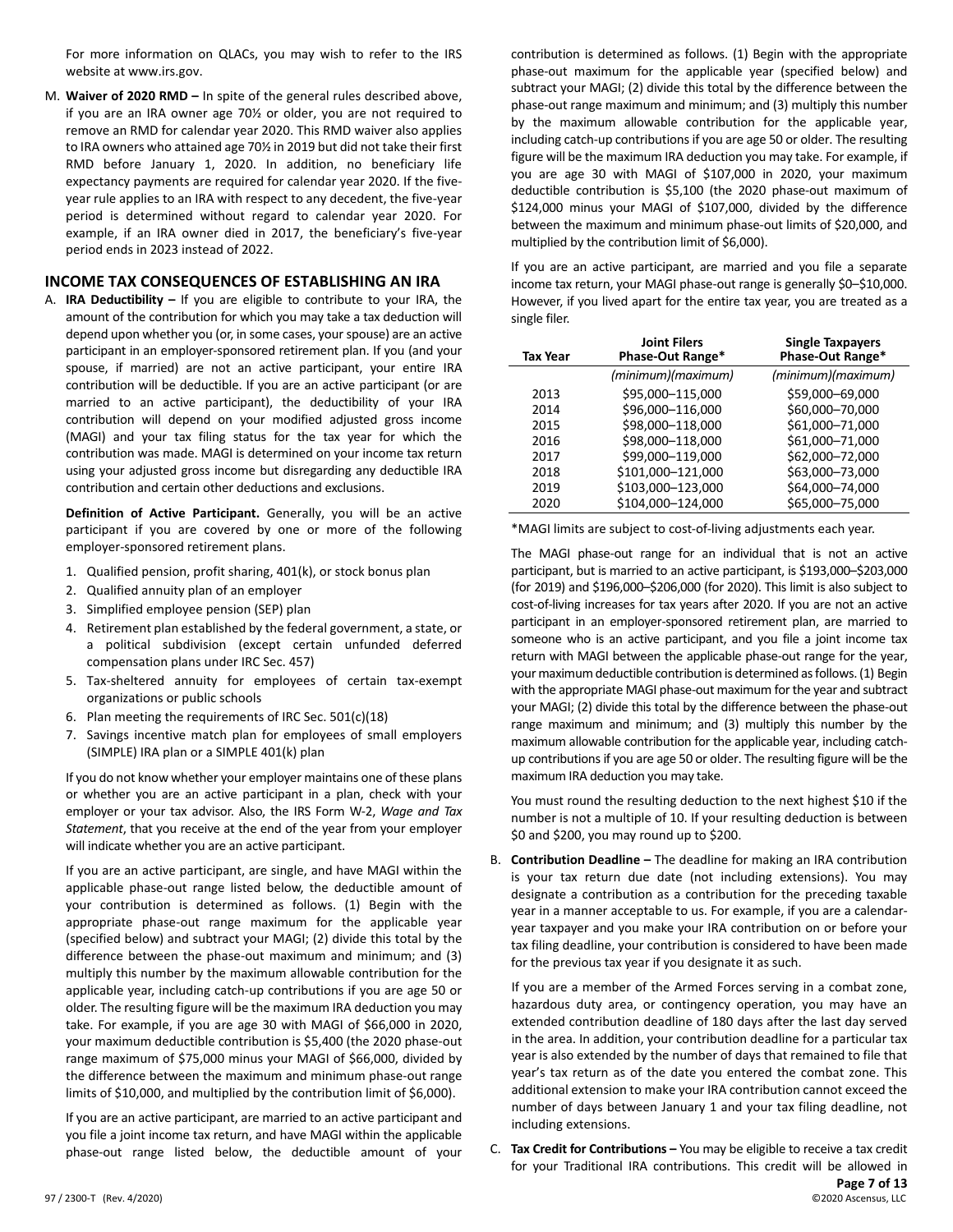addition to any tax deduction that may apply, and may not exceed \$1,000 in a given year. You may be eligible for this tax credit if you are

- age 18 or older as of the close of the taxable year,
- not a dependent of another taxpayer, and
- not a full-time student.

The credit is based upon your income (see chart below), and will range from 0 to 50 percent of eligible contributions. In order to determine the amount of your contributions, add all of the contributions made to your Traditional IRA and reduce these contributions by any distributions that you have taken during the testing period. The testing period begins two years prior to the year for which the credit is sought and ends on the tax return due date (including extensions) for the year for which the credit is sought. In order to determine your tax credit, multiply the applicable percentage from the chart below by the amount of your contributions that do not exceed \$2,000.

| 2019 Adjusted Gross Income* | Applicable             |                           |            |
|-----------------------------|------------------------|---------------------------|------------|
| Joint<br>Return             | Head of a<br>Household | <b>All Other</b><br>Cases | Percentage |
| $$1 - 38,500$               | $$1 - 28,875$          | $$1 - 19,250$             | 50         |
| \$38,501-41,500             | \$28,876-31,125        | \$19,251-20,750           | 20         |
| \$41,501-64,000             | \$31,126-48,000        | \$20,751-32,000           | 10         |
| Over \$64,000               | Over \$48,000          | Over \$32,000             |            |

| 2020 Adjusted Gross Income* | <b>Applicable</b>      |                           |            |
|-----------------------------|------------------------|---------------------------|------------|
| Joint<br><b>Return</b>      | Head of a<br>Household | <b>All Other</b><br>Cases | Percentage |
| $$1 - 39,000$               | $$1 - 29,250$          | $$1 - 19,500$             | 50         |
| \$39,001-42,500             | \$29,251-31,875        | \$19,501-21,250           | 20         |
| \$42,501-65,000             | \$31,876-48,750        | \$21,251-32,500           | 10         |
| Over \$65,000               | Over \$48,750          | Over \$32,500             | 0          |

\*Adjusted gross income (AGI) includes foreign earned income and income from Guam, America Samoa, North Mariana Islands, and Puerto Rico. AGI limits are subject to cost-of-living adjustments each year.

- D. **Excess Contributions –** An excess contribution is any amount that is contributed to your IRA that exceeds the amount that you are eligible to contribute. If the excess is not corrected timely, an additional penalty tax of six percent will be imposed upon the excess amount. The procedure for correcting an excess is determined by the timeliness of the correction as identified below.
	- 1. **Removal Before Your Tax Filing Deadline.** An excess contribution may be corrected by withdrawing the excess amount, along with the earnings attributable to the excess, before your tax filing deadline, including extensions, for the year for which the excess contribution was made. An excess withdrawn under this method is not taxable to you, but you must include the earnings attributable to the excess in your taxable income in the year in which the contribution was made. The six percent excess contribution penalty tax will be avoided.
	- 2. **Removal After Your Tax Filing Deadline.** If you are correcting an excess contribution after your tax filing deadline, including extensions, remove only the amount of the excess contribution. The six percent excess contribution penalty tax will be imposed on the excess contribution for each year it remains in the IRA. An excess withdrawal under this method will only be taxable to you if the total contributions made in the year of the excess exceed the annual applicable contribution limit.
	- 3. **Carry Forward to a Subsequent Year.** If you do not withdraw the excess contribution, you may carry forward the contribution for a subsequent tax year. To do so, you under-contribute for that tax year and carry the excess contribution amount forward to that year on your tax return. The six percent excess contribution penalty tax will be imposed on the excess amount for each year that it remains as an excess contribution at the end of the year.

You must file IRS Form 5329 along with your income tax return to report and remit any additional taxes to the IRS.

- E. **Tax-Deferred Earnings –** The investment earnings of your IRA are not subject to federal income tax until distributions are made (or, in certain instances, when distributions are deemed to be made).
- F. **Nondeductible Contributions –** You may make nondeductible contributions to your IRA to the extent that deductible contributions are not allowed. The sum of your deductible and nondeductible IRA contributions cannot exceed your contribution limit (the lesser of the allowable contribution limit described previously, or 100 percent of compensation). You may elect to treat deductible IRA contributions as nondeductible contributions.

If you make nondeductible contributions for a particular tax year, you must report the amount of the nondeductible contribution along with your income tax return using IRS Form 8606. Failure to file IRS Form 8606 will result in a \$50 per failure penalty.

If you overstate the amount of designated nondeductible contributions for any taxable year, you are subject to a \$100 penalty unless reasonable cause for the overstatement can be shown.

G. **Taxation of Distributions –** The taxation of IRA distributions depends on whether or not you have ever made nondeductible IRA contributions. If you have only made deductible contributions, all IRA distribution amounts will be included in income.

If you have ever made nondeductible contributions to any IRA, the following formula must be used to determine the amount of any IRA distribution excluded from income.

(Aggregate Nondeductible Contributions)

x (Amount Withdrawn) Aggregate IRA Balance = Amount Excluded From Income

**NOTE:** Aggregate nondeductible contributions include all nondeductible contributions made by you through the end of the year of the distribution that have not previously been withdrawn and excluded from income. Also note that the aggregate IRA balance includes the total balance of all of your Traditional and SIMPLE IRAs as of the end of the year of distribution and any distributions occurring during the year.

- H. **Income Tax Withholding –** Any withdrawal from your IRA is subject to federal income tax withholding. You may, however, elect not to have withholding apply to your IRA withdrawal. If withholding is applied to your withdrawal, not less than 10 percent of the amount withdrawn must be withheld.
- I. **Early Distribution Penalty Tax –** If you receive an IRA distribution before you attain age 59½, an additional early distribution penalty tax of 10 percent will apply to the taxable amount of the distribution unless one of the following exceptions apply. **1) Death.** After your death, payments made to your beneficiary are not subject to the 10 percent early distribution penalty tax. **2) Disability.** If you are disabled at the time of distribution, you are not subject to the additional 10 percent early distribution penalty tax. In order to be disabled, a physician must determine that your impairment can be expected to result in death or to be of long, continued, and indefinite duration. **3) Substantially equal periodic payments.** You are not subject to the additional 10 percent early distribution penalty tax if you are taking a series of substantially equal periodic payments (at least annual payments) over your life expectancy or the joint life expectancy of you and your beneficiary. You must continue these payments for the longer of five years or until you reach age 59½. **4) Unreimbursed medical expenses.** If you take payments to pay for unreimbursed medical expenses that exceed a specified percentage of your adjusted gross income, you will not be subject to the 10 percent early distribution penalty tax. For further detailed information and effective dates you may obtain IRS Publication 590-B, *Distributions from Individual Retirement Arrangements (IRAs),*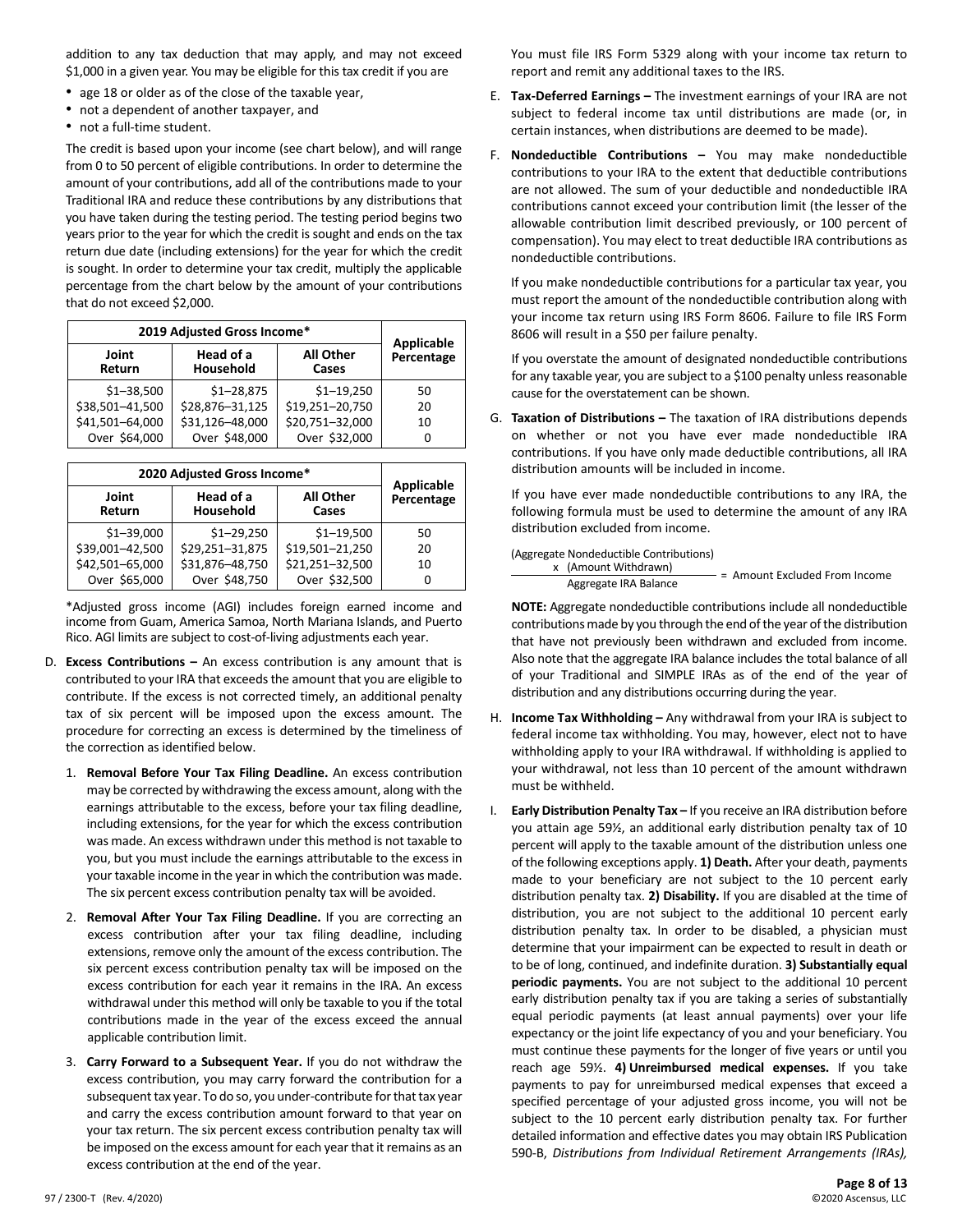from the IRS. The medical expenses may be for you, your spouse, or any dependent listed on your tax return. **5) Health insurance premiums.** If you are unemployed and have received unemployment compensation for 12 consecutive weeks under a federal or state program, you may take payments from your IRA to pay for health insurance premiums without incurring the 10 percent early distribution penalty tax. **6) Higher education expenses.** Payments taken for certain qualified higher education expenses for you, your spouse, or the children or grandchildren of you or your spouse, will not be subject to the 10 percent early distribution penalty tax. **7) First-time homebuyer.** You may take payments from your IRA to use toward qualified acquisition costs of buying or building a principal residence. The amount you may take for this reason may not exceed a lifetime maximum of \$10,000. The payment must be used for qualified acquisition costs within 120 days of receiving the distribution. **8) IRS levy.** Payments from your IRA made to the U.S. government in response to a federal tax levy are not subject to the 10 percent early distribution penalty tax. **9) Qualified reservist distributions.** If you are a qualified reservist member called to active duty for more than 179 days or an indefinite period, the payments you take from your IRA during the active duty period are not subject to the 10 percent early distribution penalty tax. **10) Qualified birth or adoption.** Payments from your IRA for the birth of your child or the adoption of an eligible adoptee will not be subject to the 10 percent early distribution penalty tax if the distribution is taken during the oneyear period beginning on the date of birth of your child or the date on which your legal adoption of an eligible adoptee is finalized. An eligible adoptee means any individual (other than your spouse's child) who has not attained age 18 or is physically or mentally incapable of self-support. The aggregate amount you may take for this reason may not exceed \$5,000 for each birth or adoption.

You must file IRS Form 5329 along with your income tax return to the IRS to report and remit any additional taxes or to claim a penalty tax exception.

- J. **Rollovers and Conversions** Your IRA may be rolled over to another IRA, SIMPLE IRA, or an eligible employer-sponsored retirement plan of yours, may receive rollover contributions, or may be converted to a Roth IRA, provided that all of the applicable rollover and conversion rules are followed. Rollover is a term used to describe a movement of cash or other property to your IRA from another IRA, or from your employer's qualified retirement plan, 403(a) annuity, 403(b) tax-sheltered annuity, 457(b) eligible governmental deferred compensation plan, or federal Thrift Savings Plan. The amount rolled over is not subject to taxation or the additional 10 percent early distribution penalty tax. Conversion is a term used to describe the movement of Traditional IRA assets to a Roth IRA. A conversion generally is a taxable event. The general rollover and conversion rules are summarized below. These transactions are often complex. If you have any questions regarding a rollover or conversion, please see a competent tax advisor.
	- 1. **Traditional IRA-to-Traditional IRA Rollovers.** Assets distributed from your Traditional IRA may be rolled over to the same Traditional IRA or another Traditional IRA of yours if the requirements of IRC Sec. 408(d)(3) are met. A proper IRA-to-IRA rollover is completed if all or part of the distribution is rolled over not later than 60 days after the distribution is received. In the case of a distribution for a first-time homebuyer where there was a delay or cancellation of the purchase, the 60-day rollover period may be extended to 120 days.

You are permitted to roll over only one distribution from an IRA (Traditional, Roth, or SIMPLE) in a 12-month period, regardless of the number of IRAs you own. A distribution may be rolled over to the same IRA or to another IRA that is eligible to receive the rollover. For more information on rollover limitations, you may wish to obtain IRS Publication 590-B, *Distributions from Individual*  *Retirement Arrangements (IRAs)*, from the IRS or refer to the IRS website at www.irs.gov.

2. **SIMPLE IRA-to-Traditional IRA Rollovers.** Assets distributed from your SIMPLE IRA may be rolled over to your Traditional IRA without IRS penalty tax provided two years have passed since you first participated in a SIMPLE IRA plan sponsored by your employer. As with Traditional IRA-to-Traditional IRA rollovers, the requirements of IRC Sec. 408(d)(3) must be met. A proper SIMPLE IRA-to-IRA rollover is completed if all or part of the distribution is rolled over not later than 60 days after the distribution is received.

You are permitted to roll over only one distribution from an IRA (Traditional, Roth, or SIMPLE) in a 12-month period, regardless of the number of IRAs you own. A distribution may be rolled over to the same IRA or to another IRA that is eligible to receive the rollover. For more information on rollover limitations, you may wish to obtain IRS Publication 590-B, *Distributions from Individual Retirement Arrangements (IRAs)*, from the IRS or refer to the IRS website at www.irs.gov.

3. **Employer-Sponsored Retirement Plan-to-Traditional IRA Rollovers.** You may roll over, directly or indirectly, any eligible rollover distribution from an eligible employer-sponsored retirement plan. An eligible rollover distribution is defined generally as any distribution from a qualified retirement plan, 403(a) annuity, 403(b) tax-sheltered annuity, 457(b) eligible governmental deferred compensation plan, or federal Thrift Savings Plan unless it is a required minimum distribution, hardship distribution, part of a certain series of substantially equal periodic payments, corrective distributions of excess contributions, excess deferrals, excess annual additions and any income allocable to the excess, deemed loan distribution, dividends on employer securities, the cost of life insurance coverage, or a distribution of Roth elective deferrals from a 401(k), 403(b), governmental 457(b), or federal Thrift Savings Plan.

If you elect to receive your rollover distribution prior to placing it in an IRA, thereby conducting an indirect rollover, your plan administrator generally will be required to withhold 20 percent of your distribution as a payment of income taxes. When completing the rollover, you may make up out of pocket the amount withheld, and roll over the full amount distributed from your employersponsored retirement plan. To qualify as a rollover, your eligible rollover distribution generally must be rolled over to your IRA not later than 60 days after you receive the distribution. In the case of a plan loan offset due to plan termination or severance from employment, the deadline for completing the rollover is your tax return due date (including extensions) for the year in which the offset occurs. Alternatively, you may claim the withheld amount as income, and pay the applicable income tax, and if you are under age 59½, the 10 percent early distribution penalty tax (unless an exception to the penalty applies).

As an alternative to the indirect rollover, your employer generally must give you the option to directly roll over your employersponsored retirement plan balance to an IRA. If you elect the direct rollover option, your eligible rollover distribution will be paid directly to the IRA (or other eligible employer-sponsored retirement plan) that you designate. The 20 percent withholding requirements do not apply to direct rollovers.

4. **Beneficiary Rollovers From Employer-Sponsored Retirement Plans.** If you are a spouse or nonspouse beneficiary of a deceased employersponsored retirement plan participant, or the trustee of an eligible type of trust named as beneficiary of such participant, you may directly roll over inherited assets from a qualified retirement plan, 403(a) annuity, 403(b) tax-sheltered annuity, or 457(b) eligible governmental deferred compensation plan to an inherited IRA, as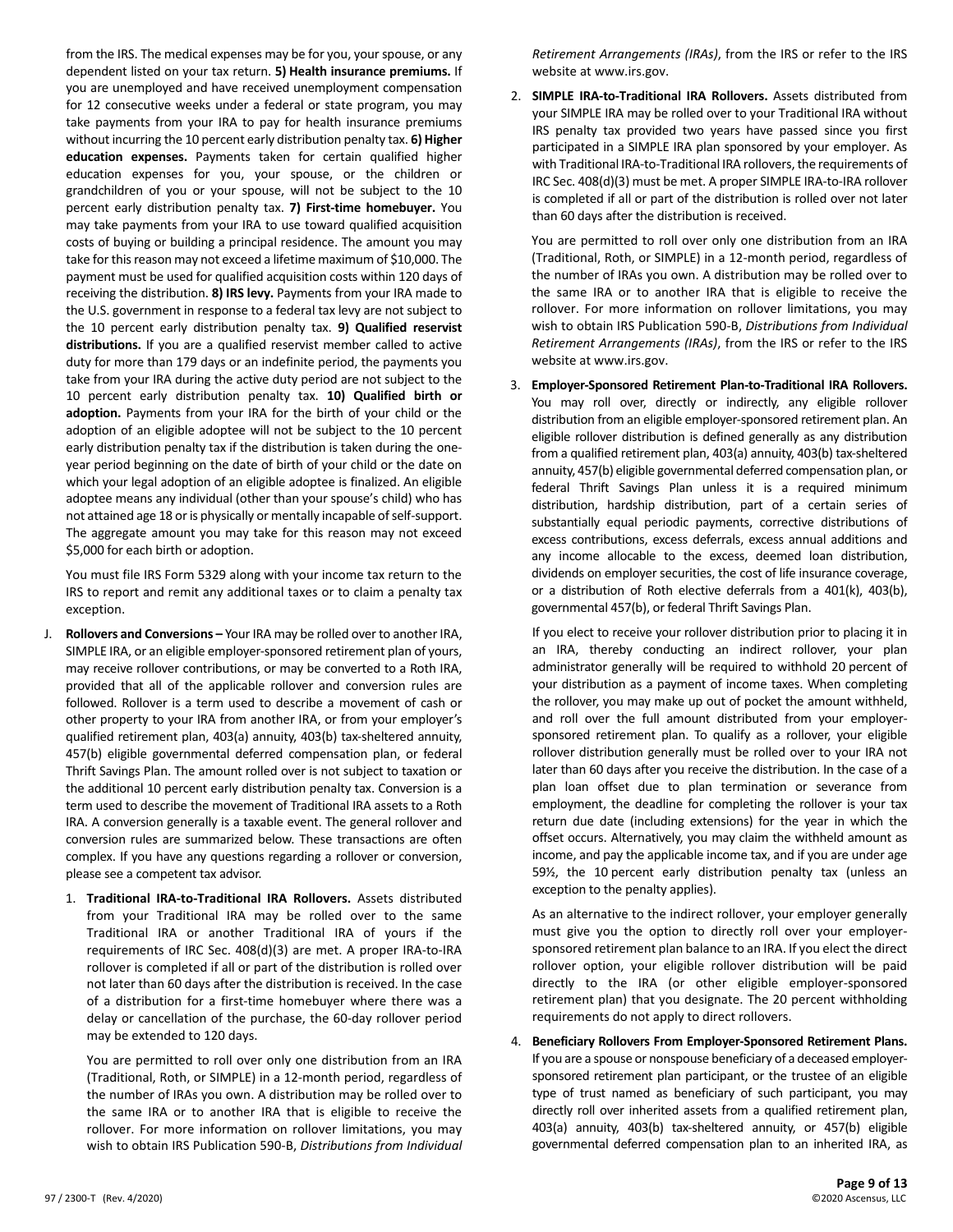permitted by the IRS. The IRA must be maintained as an inherited IRA, subject to the beneficiary distribution requirements.

5. **Traditional IRA-to-SIMPLE IRA Rollovers.** Assets distributed from your Traditional IRA may be rolled over to a SIMPLE IRA if the requirements of IRC Sec. 408(d)(3) are met and two years have passed since you first participated in a SIMPLE IRA plan sponsored by your employer. A proper Traditional IRA-to-SIMPLE IRA rollover is completed if all or part of the distribution is rolled over not later than 60 days after the distribution is received. In the case of a distribution for a first-time homebuyer where there was a delay or cancellation of the purchase, the 60-day rollover period may be extended to 120 days.

You are permitted to roll over only one distribution from an IRA (Traditional, Roth, or SIMPLE) in a 12-month period, regardless of the number of IRAs you own. A distribution may be rolled over to the same IRA or to another IRA that is eligible to receive the rollover. For more information on rollover limitations, you may obtain IRS Publication 590-B, *Distributions from Individual Retirement Arrangements (IRAs)*, from the IRS or refer to the IRS website at www.irs.gov.

- 6. **Traditional IRA-to-Employer-Sponsored Retirement Plan Rollovers.** You may roll over, directly or indirectly, any taxable eligible rollover distribution from an IRA to your qualified retirement plan, 403(a) annuity, 403(b) tax-sheltered annuity, or 457(b) eligible governmental deferred compensation plan as long as the employersponsored retirement plan accepts such rollover contributions.
- 7. **Traditional IRA-to-Roth IRA Conversions.** If you convert to a Roth IRA, the amount of the conversion from your Traditional IRA to your Roth IRA will be treated as a distribution for income tax purposes, and is includible in your gross income (except for any nondeductible contributions). Although the conversion amount generally is included in income, the 10 percent early distribution penalty tax will not apply to conversions from a Traditional IRA to a Roth IRA, regardless of whether you qualify for any exceptions to the 10 percent penalty tax. If you are required to take a required minimum distribution for the year, you must remove your required minimum distribution before converting your Traditional IRA.
- 8. **Qualified HSA Funding Distribution.** If you are eligible to contribute to a health savings account (HSA), you may be eligible to take a one-time tax-free qualified HSA funding distribution from your IRA and directly deposit it to your HSA. The amount of the qualified HSA funding distribution may not exceed the maximum HSA contribution limit in effect for the type of high deductible health plan coverage (i.e., single or family coverage) that you have at the time of the deposit, and counts toward your HSA contribution limit for that year. For further detailed information, you may wish to obtain IRS Publication 969, *Health Savings Accounts and Other Tax-Favored Health Plans*.
- 9. **Rollovers of Settlement Payments From Bankrupt Airlines.** If you are a qualified airline employee who has received a qualified airline settlement payment from a commercial airline carrier under the approval of an order of a federal bankruptcy court, you are allowed to roll over up to 90 percent of the proceeds into your Traditional IRA within 180 days after receipt of such amount, or by a later date if extended by federal law. If you make such a rollover contribution, you may exclude the amount rolled over from your gross income in the taxable year in which the airline settlement payment was paid to you. For further detailed information and effective dates you may obtain IRS Publication 590-A, *Contributions to Individual Retirement Arrangements (IRAs)*, from the IRS or refer to the IRS website at www.irs.gov.
- 10. **Rollovers of Exxon Valdez Settlement Payments.** If you receive a qualified settlement payment from Exxon Valdez litigation, you may roll over the amount of the settlement, up to \$100,000, reduced by the amount of any qualified Exxon Valdez settlement income previously contributed to a Traditional or Roth IRA or eligible retirement plan in prior taxable years. You will have until your tax return due date (not including extensions) for the year in which the qualified settlement income is received to make the rollover contribution. To obtain more information on this type of rollover, you may wish to visit the IRS website at www.irs.gov.
- 11. **Rollover of IRS Levy.** If you receive a refund of eligible retirement plan assets that had been wrongfully levied, you may roll over the amount returned up until your tax return due date (not including extensions) for the year in which the money was returned.
- 12. **Repayment of Qualified Birth or Adoption Distribution.** If you have taken a qualified birth or adoption distribution, you may generally repay all or a portion of the aggregate amount of such distribution to an IRA, as permitted by the IRS. For further information, you may wish to obtain IRS Publication 590-A, *Contributions to Individual Retirement Arrangements (IRAs)*, by visiting www.irs.gov on the Internet.
- 13. **Written Election.** At the time you make a rollover to an IRA, you must designate in writing to the trustee your election to treat that contribution as a rollover. Once made, the rollover election is irrevocable.
- K. **Transfer Due to Divorce –** If all or any part of your IRA is awarded to your spouse or former spouse in a divorce or legal separation proceeding, the amount so awarded will be treated as the spouse's IRA (and may be transferred pursuant to a court-approved divorce decree or written legal separation agreement to another IRA of your spouse), and will not be considered a taxable distribution to you. A transfer is a tax-free direct movement of cash and/or property from one Traditional IRA to another.
- L. **Recharacterizations –** If you make a contribution to a Traditional IRA and later recharacterize either all or a portion of the original contribution to a Roth IRA along with net income attributable, you may elect to treat the original contribution as having been made to the Roth IRA. The same methodology applies when recharacterizing a contribution from a Roth IRA to a Traditional IRA. The deadline for completing a recharacterization is your tax filing deadline (including any extensions) for the year for which the original contribution was made. You may not recharacterize a Roth IRA conversion.

# **LIMITATIONS AND RESTRICTIONS**

- A. **SEP Plans –** Under a simplified employee pension (SEP) plan that meets the requirements of IRC Sec. 408(k), your employer may make contributions to your IRA. Your employer is required to provide you with information that describes the terms of your employer's SEP plan.
- B. **Spousal IRA –** For contributions made for tax years beginning before 2020, if you are married and have compensation, you may contribute to an IRA established for the benefit of your spouse for any year prior to the year your spouse turns age 70½, regardless of whether or not your spouse has compensation. For contributions made for 2020 and later tax years, you may contribute to an IRA established for the benefit of your spouse regardless of your spouse's age, if you are married and have compensation. You may make these spousal contributions even if you are age 70½ or older. You must file a joint income tax return for the year for which the contribution is made.

The amount you may contribute to your IRA and your spouse's IRA is the lesser of 100 percent of your combined eligible compensation or \$12,000 for 2019 and 2020. This amount may be increased with cost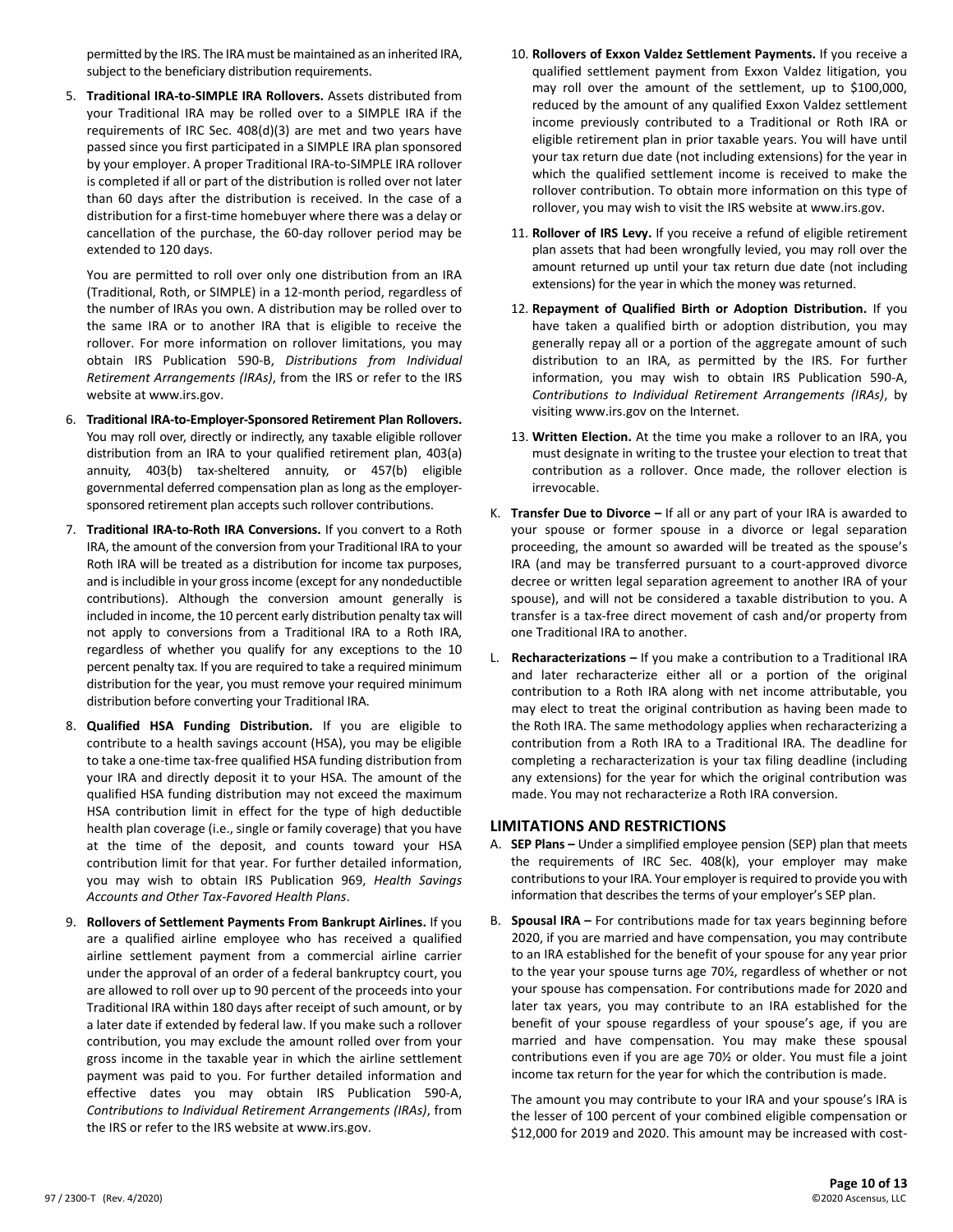of-living adjustments each year. However, you may not contribute more than the individual contribution limit to each IRA.

If your spouse is age 50 or older by the close of the taxable year, and is otherwise eligible, you may make an additional contribution to your spouse's IRA. The maximum additional contribution is \$1,000 per year.

- C. **Deduction of Rollovers and Transfers –** A deduction is not allowed for rollover or transfer contributions.
- D. **Gift Tax –** Transfers of your IRA assets to a beneficiary made during your life and at your request may be subject to federal gift tax under IRC Sec. 2501.
- E. **Special Tax Treatment –** Capital gains treatment and 10-year income averaging authorized by IRC Sec. 402 do not apply to IRA distributions.
- F. **Prohibited Transactions –** If you or your beneficiary engage in a prohibited transaction with your IRA, as described in IRC Sec. 4975, your IRA will lose its tax-deferred status, and you must include the value of your account in your gross income for that taxable year. The following transactions are examples of prohibited transactions with your IRA. (1) Taking a loan from your IRA (2) Buying property for personal use (present or future) with IRA assets (3) Receiving certain bonuses or premiums because of your IRA.
- G. **Pledging –** If you pledge any portion of your IRA as collateral for a loan, the amount so pledged will be treated as a distribution and will be included in your gross income for that year.

#### **OTHER**

- A. **IRS Plan Approval –** Articles I through VII of the agreement used to establish this IRA have been approved by the IRS. The IRS approval is a determination only as to form. It is not an endorsement of the plan in operation or of the investments offered.
- B. **Additional Information –** For further information on IRAs, you may wish to obtain IRS Publication 590-A, *Contributions to Individual Retirement Arrangements (IRAs)*, or Publication 590-B, *Distributions from Individual Retirement Arrangements (IRAs)*, by calling 800-TAX-FORM, or by visiting www.irs.gov on the Internet.
- C. **Important Information About Procedures for Opening a New Account –** To help the government fight the funding of terrorism and money laundering activities, federal law requires all financial organizations to obtain, verify, and record information that identifies each person who opens an account. Therefore, when you open an IRA, you are required to provide your name, residential address, date of birth, and identification number. We may require other information that will allow us to identify you.
- D. **Qualified Reservist Distributions –** If you are an eligible qualified reservist who has taken penalty-free qualified reservist distributions from your IRA or retirement plan, you may recontribute those amounts to an IRA generally within a two-year period from your date of return.
- E. **Qualified Charitable Distributions –** If you are age 70½ or older, you may be eligible to take tax-free IRA distributions of up to \$100,000 per year and have these distributions paid directly to certain charitable organizations. Special tax rules may apply. For further detailed information you may obtain IRS Publication 590-B, *Distributions from Individual Retirement Arrangements(IRAs)*, from the IRS or referto the IRS website at www.irs.gov.
- F. Disaster Related Relief If you qualify (for example, you sustained an economic loss due to, or are otherwise considered affected by, certain disasters designated by Congress), you may be eligible for favorable tax treatment on distributions, rollovers, and other transactions involving your IRA. Qualified disaster relief may include penalty-tax free early distributions made during specified timeframes for each disaster, the ability to include distributions in your gross income ratably over multiple years, the ability to roll over distributions to an

eligible retirement plan without regard to the 60-day rollover rule, and more. For additional information on specific disasters, including a complete listing of disaster areas, qualification requirements for relief, and allowable disaster-related IRA transactions, you may wish to obtain IRS Publication 590-B, *Distributions from Individual Retirement Arrangements (IRAs)*, from the IRS or refer to the IRS website at www.irs.gov.

G. **Coronavirus-Related Distributions (CRDs) –** If you qualify, you may withdraw up to \$100,000 in aggregate from your IRAs and eligible retirement plans as a CRD, without paying the 10 percent early distribution penalty tax. You are a qualified individual if you (or your spouse or dependent) is diagnosed with the COVID-19 disease or the SARS-CoV-2 virus in an approved test; or if you have experienced adverse financial consequences as a result of being quarantined, being furloughed or laid off or having work hours reduced due to such virus or disease, being unable to work due to lack of child care due to such virus or disease, closing or reduced hours of a business owned or operated by you due to such virus or disease, or other factors as determined by the IRS. A CRD must be made on or after January 1, 2020, and before December 31, 2020.

CRDs will be taxed ratably over a three-year period, unless you elect otherwise, and may be repaid over three years beginning with the day following the day a CRD is made. Repayments may be made to an eligible retirement plan or IRA.

An eligible retirement plan is defined as a qualified retirement plan, 403(a) annuity, 403(b) tax-sheltered annuity, 457(b) eligible governmental deferred compensation plan, or an IRA.

### H. **TRANSFER RESTRICTIONS**

- 1. You may make Transfers from or take withdrawals from the GDA during the Year until PRIAC activates the "Participant Level Protection" as described in the Contract. On and after the date that PRIAC notifies the Contractholder or its designated agent that the Participant Level Protection is activated, it is in effect for the remainder of the Year.
- 2. Participant Level Protection Limit: If the Participant Level Protection is activated, the sum of your withdrawals and Transfers from the GDA cannot exceed more than twenty percent (20%) of your January 1 Account balance in the GDA for that Year (the PLP Limit"). PRIAC does not consider certain Transfers and withdrawals as described in the Contract toward this sum.
- 3. Exclusions from the PLP Limit: The following transactions are excluded from the PLP Limit and may be made even if the Participant Level Protection has been activated:
	- (a) a Participant Distribution resulting from a Participant's death;
	- (b) a Participant Distribution due to a required minimum distribution after age 59 1/2;
	- (c) Provided Contractholder or its designated agent provides timely documentation satisfactory to PRIAC, Transfers between the GDA for the Contract and the GDA for contract number IN-15850 issued to the Trustees of the WEA Tax Sheltered Annuity Trust ("TSA Contract") when the Contract and the TSA Contract are Aggregated;
	- (d) Provided Contractholder or its designated agent provides timely documentation satisfactory to PRIAC, Transfers within the GDA of the Contract that do not result in negative Net Cashflow from the Guaranteed Deposit Account of the Contract or the TSA Contract respectively;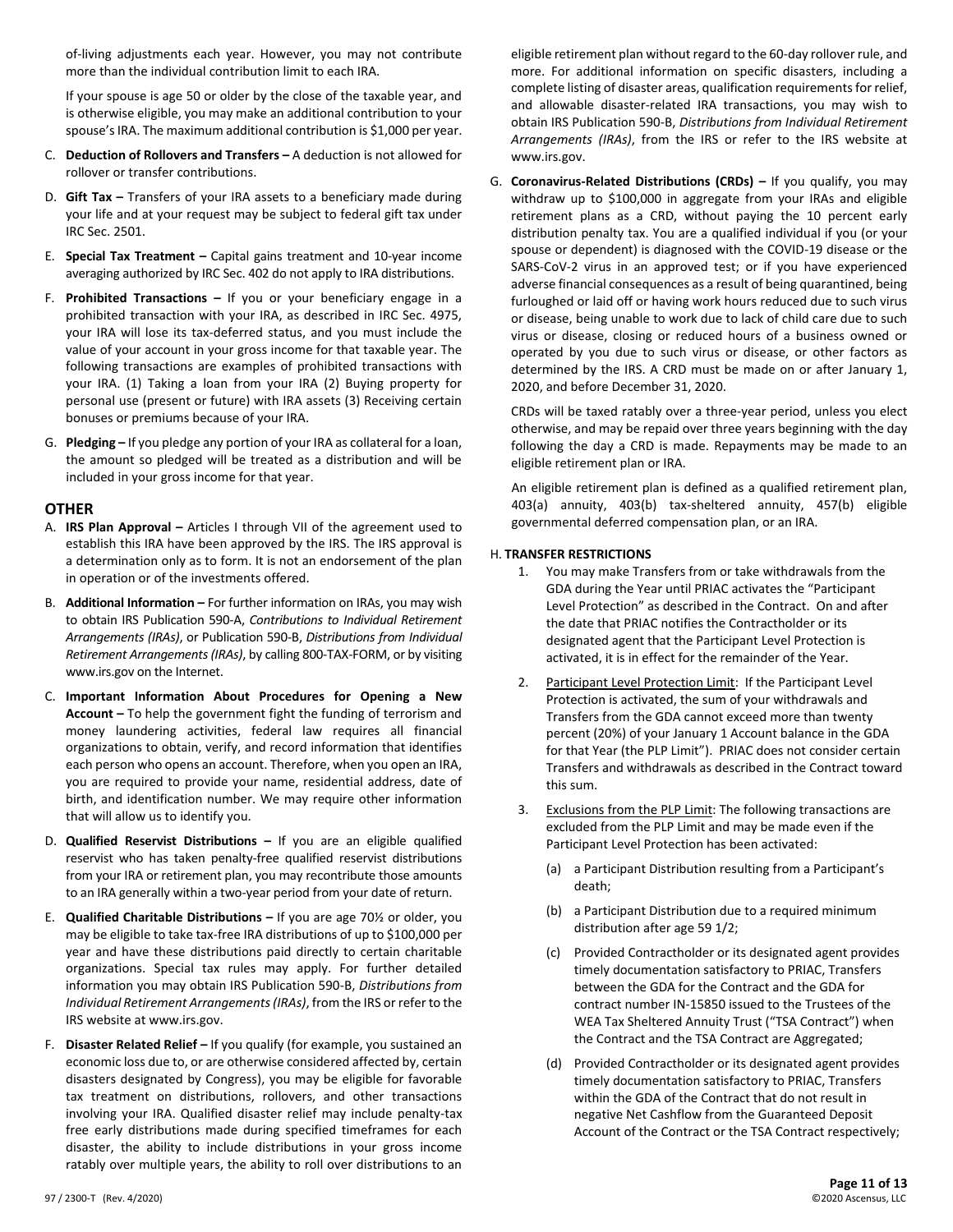- (e) Transfers that occur as the result of the Participant's enrollment into an asset allocation program;
- (f) Transfers that occur as the result of the Participant's participation in an automatic rebalancing program.